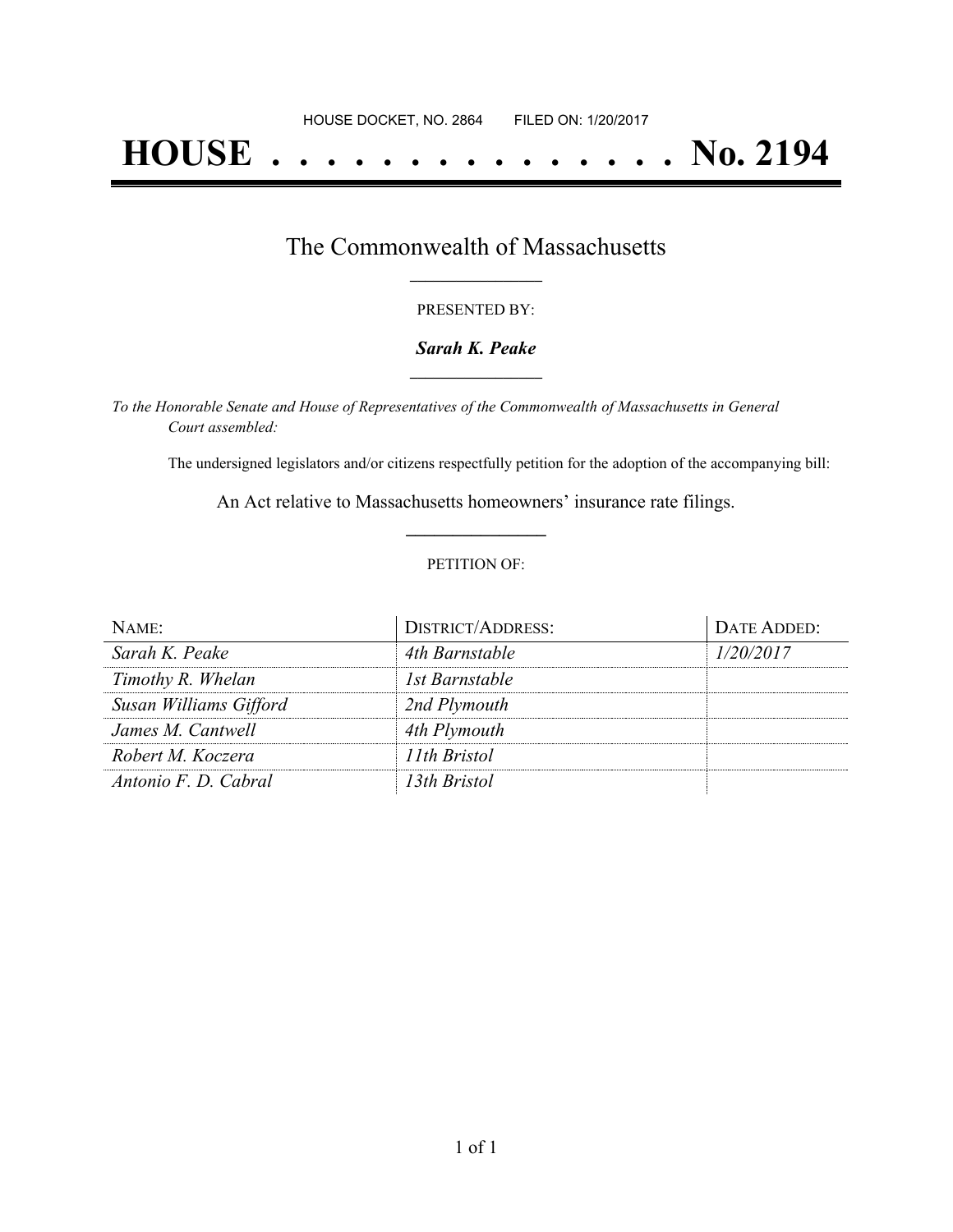## **HOUSE . . . . . . . . . . . . . . . No. 2194**

By Ms. Peake of Provincetown, a petition (accompanied by bill, House, No. 2194) of Sarah K. Peake and others relative to homeowners insurance rate filings that include charges for expected hurricane losses or catastrophes. Financial Services.

#### [SIMILAR MATTER FILED IN PREVIOUS SESSION SEE HOUSE, NO. *926* OF 2015-2016.]

### The Commonwealth of Massachusetts

**In the One Hundred and Ninetieth General Court (2017-2018) \_\_\_\_\_\_\_\_\_\_\_\_\_\_\_**

**\_\_\_\_\_\_\_\_\_\_\_\_\_\_\_**

An Act relative to Massachusetts homeowners' insurance rate filings.

Be it enacted by the Senate and House of Representatives in General Court assembled, and by the authority *of the same, as follows:*

1 SECTION 1. Section 5 of chapter 174A of the General Laws, as appearing in the 2014

2 official edition, is hereby amended by striking the last sentence of paragraph 3 and inserting after

3 paragraph 3 the following new paragraphs:

 4. In any homeowners insurance rate filing that includes a charge for expected hurricane losses based on the output of a hurricane model (whether as a hurricane load or as a component of a reinsurance charge), the insurance company has the burden to demonstrate in the filing that (i) the frequency or incidence of hurricanes of each category 3, 4, and 5 respectively used for determining the filed hurricane losses in the model is no greater than the historical frequency or incidence of each such category of hurricane at the time of landfall in Massachusetts in the long-term HURDAT database, and (ii) the damage or vulnerability function in the model used for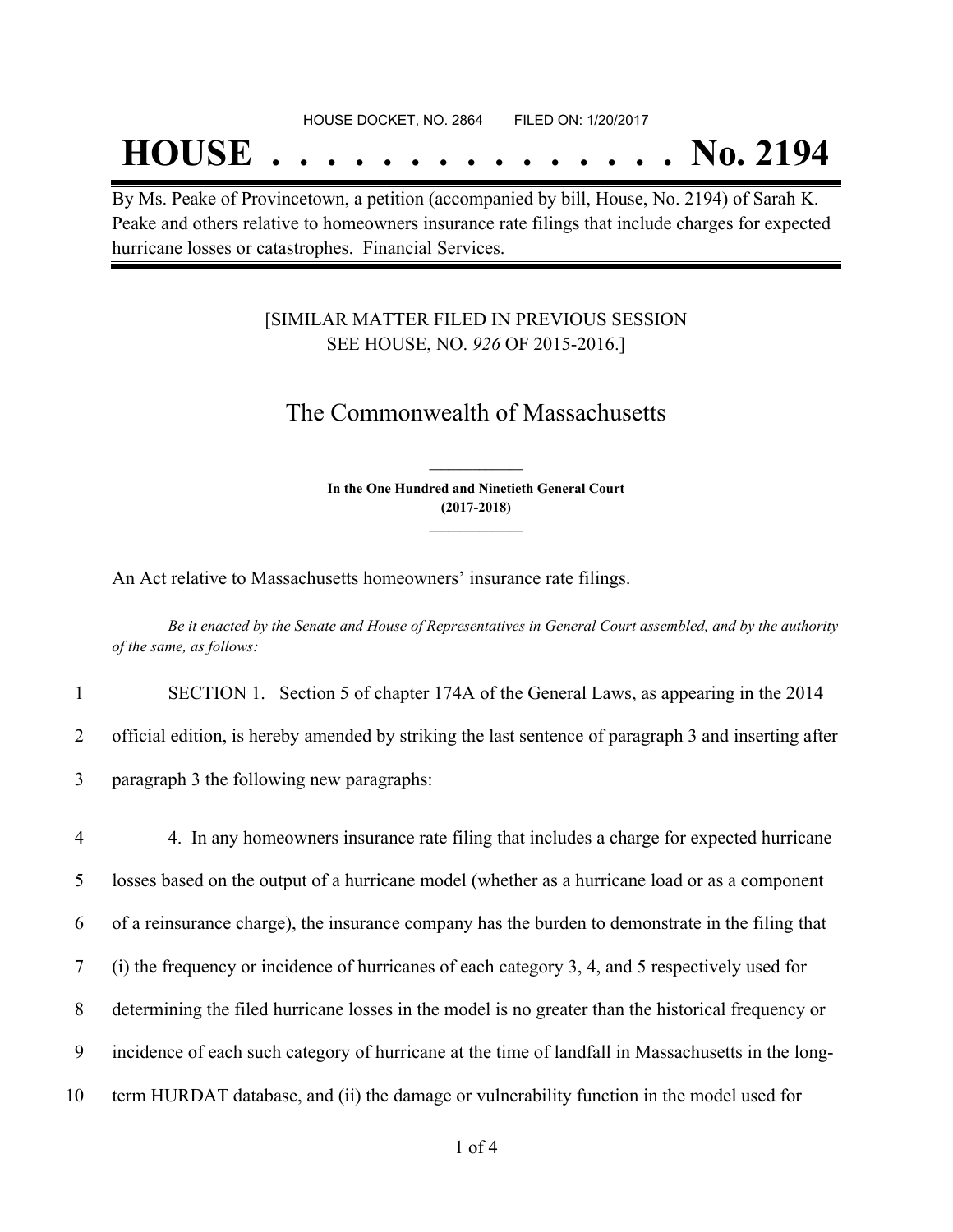determining the filed hurricane losses in the model accurately reflects the damageability or vulnerability of homes in Massachusetts.

14 5. In any homeowners insurance rate filing that includes a charge in rates for the cost of reinsurance for expected hurricane or other catastrophe losses, the insurance company shall have the burden of showing in the filing the dollar amount of expected hurricane or other catastrophe losses covered by the reinsurance and the means by which such amount is determined. No amount of or charge for reinsurance shall be included in the calculation of homeowners rates that is more than 100% greater than the amount of the expected hurricane or other catastrophe losses covered by reinsurance.

 6. In any homeowners insurance rate filing that includes a charge for expected hurricane losses, the insurance company shall include actuarially reasonable discounts, credits, or other rate differentials, or appropriate reductions in deductibles, for properties on which fixtures or construction techniques demonstrated to reduce the amount of loss in a windstorm have been installed or implemented. Such fixtures or construction techniques shall include, but not be limited to, fixtures or construction techniques which enhance roof strength, roof covering performance, roof-to-wall strength, wall-to-floor-to foundation strength, opening protection, and window, door, and skylight strength.

 SECTION 2. Section 7 (a) of chapter 174A of the General Laws, as so appearing, is hereby amended by striking the word "he" in line 2 and inserting the words "or upon motion of the Attorney General, the Commissioner", and further by inserting after the first sentence the

of 4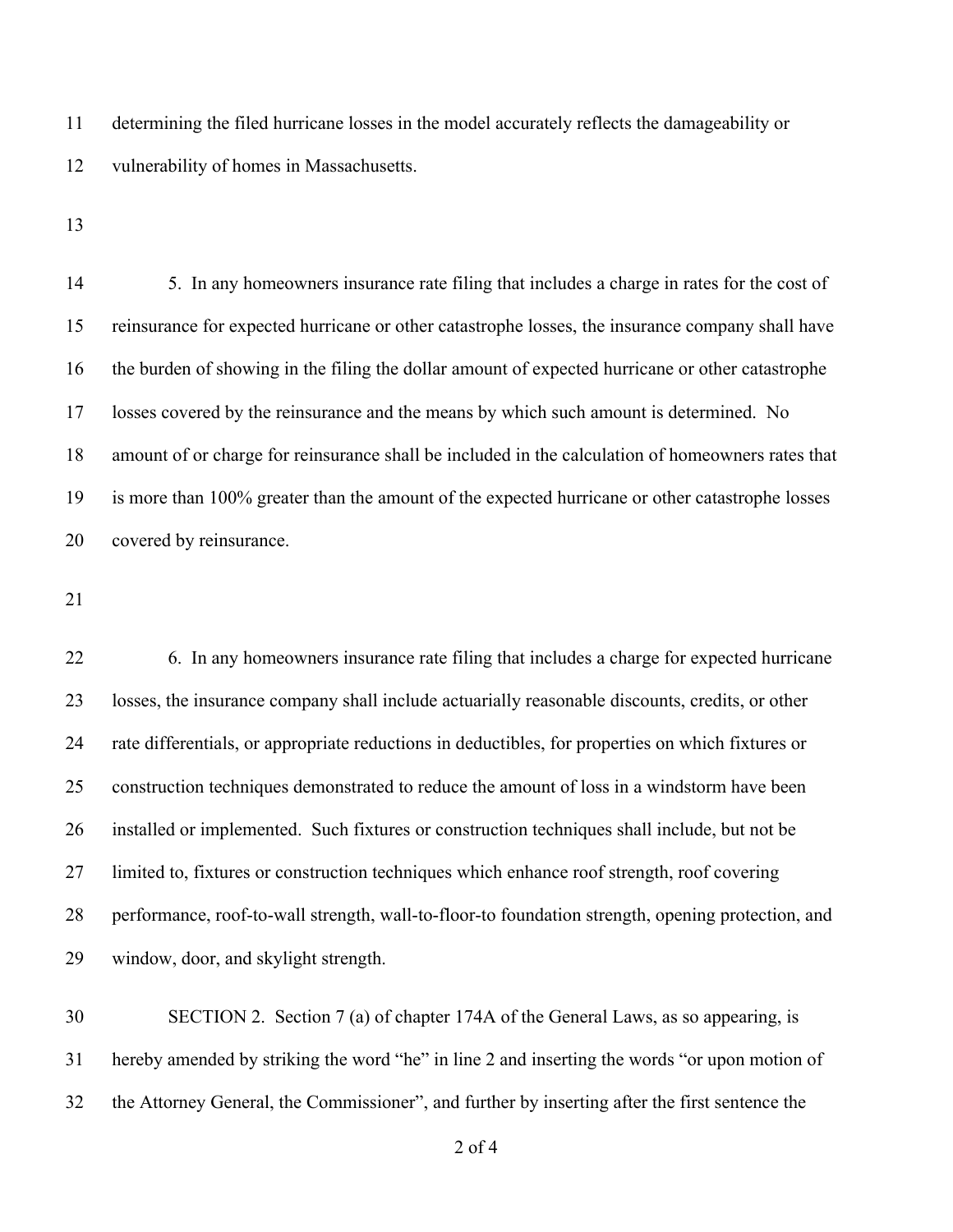following: "In a hearing under this section, any party may obtain discovery of all materials, including models and calculations, pertinent to the filing."

 SECTION 3. Section 7 (b) of chapter 174A of the General Laws, as so appearing, is hereby amended by inserting after the first paragraph, the following new paragraph: If the Commissioner determines that any already effective premium is excessive, he shall order a specific decrease in that premium to be effective six months from the date of the filing under consideration. He shall order a specific decrease irrespective of whether any insurance company or rating organization has filed for a decrease in any premium rate.

 SECTION 4. Section 5 of chapter 175C of the General Laws, as so appearing, is hereby amended by inserting at the end of section (b) the following: "and provided further, that if the commissioner determines that any already effective premium is excessive, he shall order a specific decrease in that premium to be effective six months from the date of the filing under consideration. He shall order a specific decrease irrespective of whether any insurance company or rating organization has filed for a decrease in any premium rate."

 SECTION 5. Subsection (c) of section 5 of chapter 175C of the General Laws, as so appearing, is further amended by inserting, in line 113, after the word "territories", the following: "provided that (1) the association shall have the burden to demonstrate in the filing that (i) the frequency or incidence of hurricanes of each category 3, 4, and 5 respectively used for determining the filed hurricane losses in the model is no greater than the historical frequency or incidence of each such category of hurricane at the time of landfall in Massachusetts in the long- term HURDAT database, and (ii) the damage or vulnerability function in the model used for determining the filed hurricane losses in the model accurately reflects the damageability or

of 4